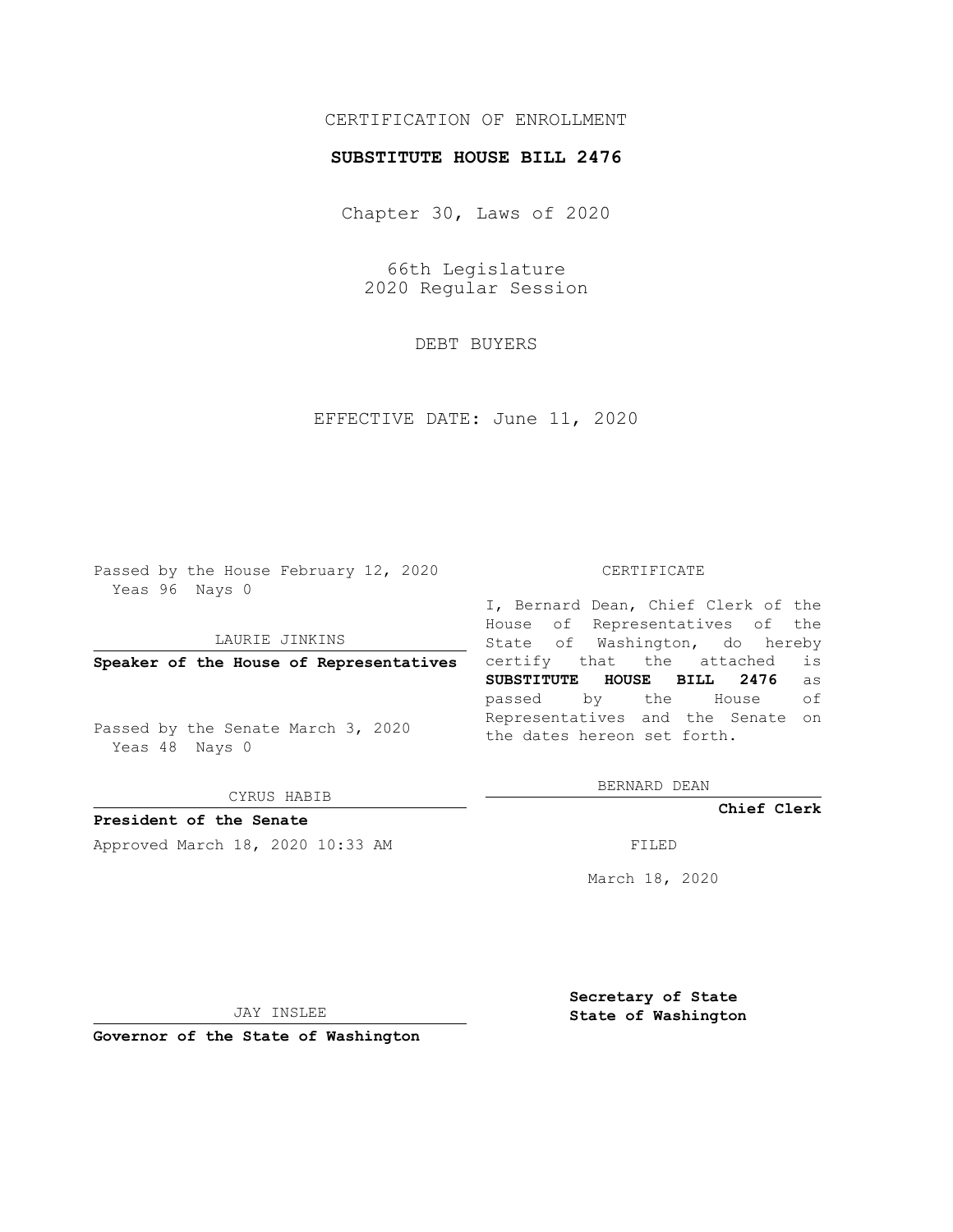## **SUBSTITUTE HOUSE BILL 2476**

Passed Legislature - 2020 Regular Session

## **State of Washington 66th Legislature 2020 Regular Session**

**By** House Civil Rights & Judiciary (originally sponsored by Representatives Walen, Duerr, Kloba, Kilduff, Leavitt, Lekanoff, Orwall, Davis, Doglio, Frame, Macri, Goodman, and Ormsby)

READ FIRST TIME 01/28/20.

1 AN ACT Relating to debt buyers; amending RCW 19.16.100, 2 19.16.260, 19.16.440, and 19.16.450; and creating a new section.

3 BE IT ENACTED BY THE LEGISLATURE OF THE STATE OF WASHINGTON:

4 **Sec. 1.** RCW 19.16.100 and 2019 c 227 s 3 are each amended to 5 read as follows:

6 Unless a different meaning is plainly required by the context, 7 the following words and phrases as hereinafter used in this chapter 8 shall have the following meanings:

9 (1) "Board" means the Washington state collection agency board.

10 (2) "Claim" means any obligation for the payment of money or 11 thing of value arising out of any agreement or contract, express or 12 implied.

13 (3) "Client" or "customer" means any person authorizing or 14 employing a collection agency to collect a claim.

15 (4) "Collection agency" means and includes:

16 (a) Any person directly or indirectly engaged in soliciting 17 claims for collection, or collecting or attempting to collect claims 18 owed or due or asserted to be owed or due another person;

19 (b) Any person who directly or indirectly furnishes or attempts 20 to furnish, sells, or offers to sell forms represented to be a 21 collection system or scheme intended or calculated to be used to

p. 1 SHB 2476.SL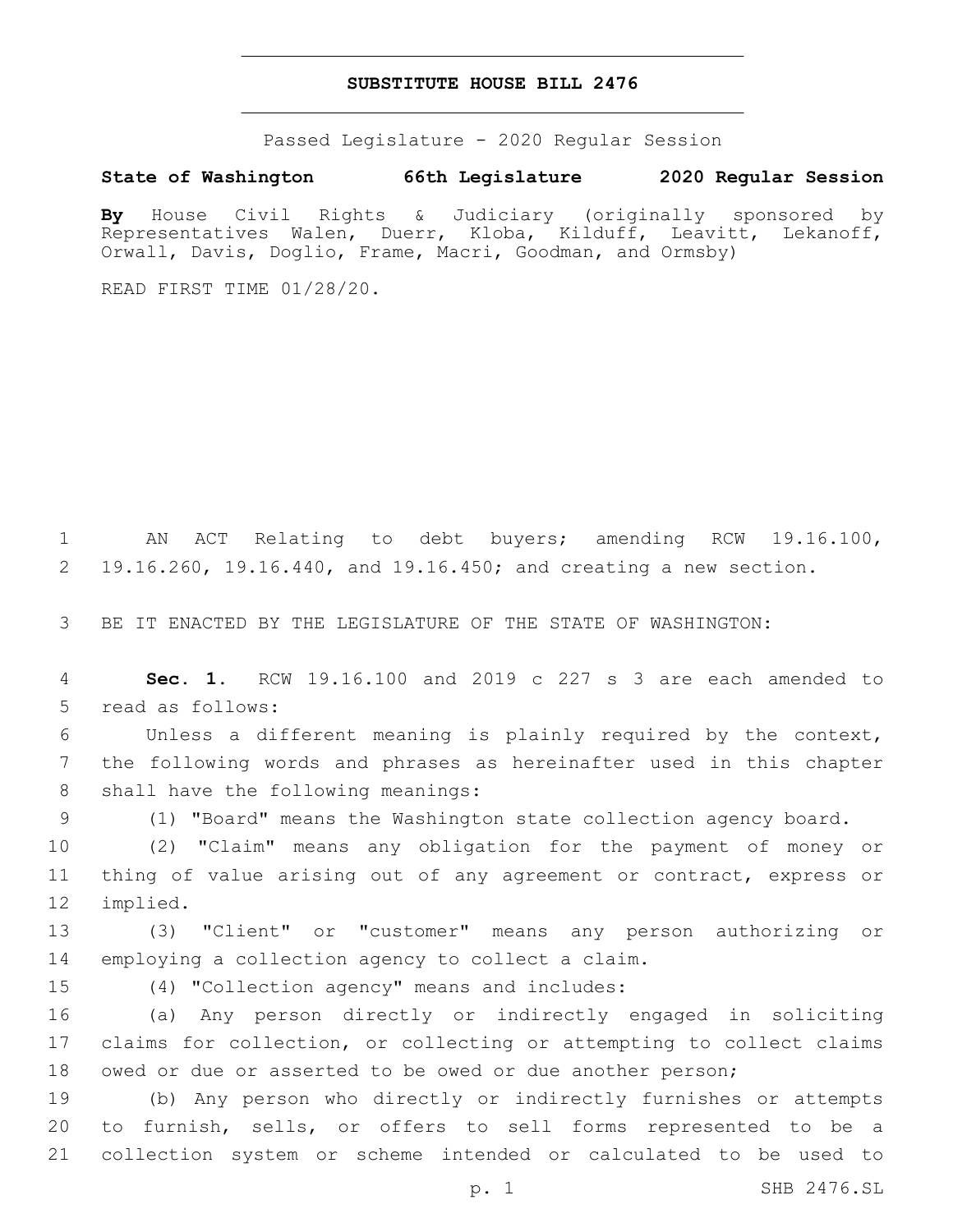collect claims even though the forms direct the debtor to make payment to the creditor and even though the forms may be or are actually used by the creditor himself or herself in his or her own name;4

 (c) Any person who in attempting to collect or in collecting his or her own claim uses a fictitious name or any name other than his or her own which would indicate to the debtor that a third person is 8 collecting or attempting to collect such claim;

 (d) ((Any person or entity that is engaged in the business of 10 purchasing delinquent or charged off claims for collection purposes, 11 whether it collects the claims itself or hires a third party for collection or an attorney for litigation in order to collect such 13 elaims;)) A debt buyer as defined in this section;

 (e) Any person or entity attempting to enforce a lien under chapter 60.44 RCW, other than the person or entity originally 16 entitled to the lien.

(5) "Collection agency" does not mean and does not include:

 (a) Any individual engaged in soliciting claims for collection, or collecting or attempting to collect claims on behalf of a licensee under this chapter, if said individual is an employee of the 21 licensee:

 (b) Any individual collecting or attempting to collect claims for not more than one employer, if all the collection efforts are carried on in the name of the employer and if the individual is an employee 25 of the employer;

 (c) Any person whose collection activities are carried on in his, her, or its true name and are confined and are directly related to 28 the operation of a business other than that of a collection agency, such as but not limited to: Trust companies; savings and loan associations; building and loan associations; abstract companies doing an escrow business; real estate brokers; property management companies collecting assessments, charges, or fines on behalf of condominium unit owners associations, associations of apartment owners, or homeowners' associations; public officers acting in their official capacities; persons acting under court order; lawyers; insurance companies; credit unions; loan or finance companies; 37 mortgage banks; and banks;

 (d) Any person who on behalf of another person prepares or mails monthly or periodic statements of accounts due if all payments are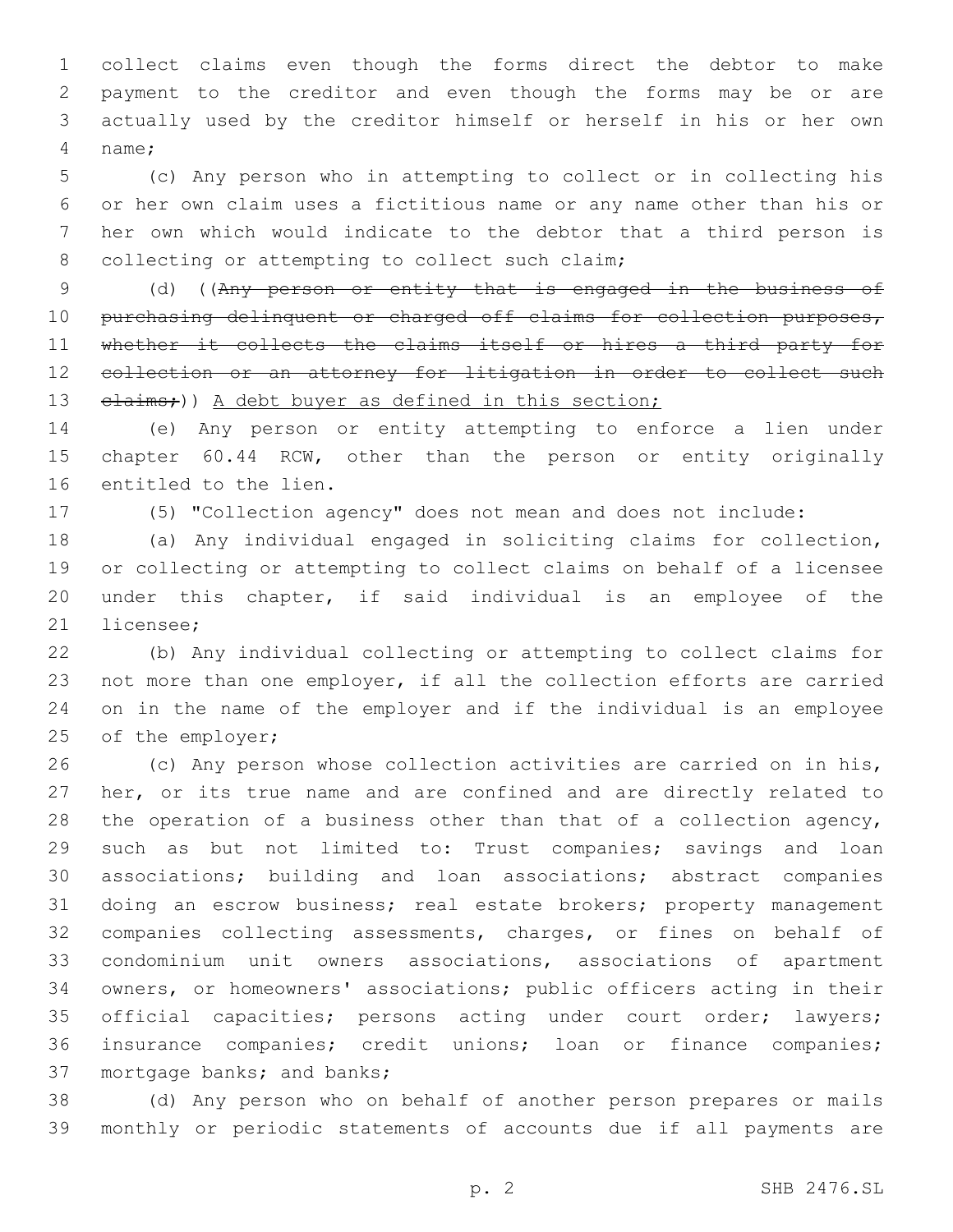made to that other person and no other collection efforts are made by 2 the person preparing the statements of account;

 (e) An "out-of-state collection agency" as defined in this 4 chapter; or

 (f) Any person while acting as a debt collector for another person, both of whom are related by common ownership or affiliated by corporate control, if the person acting as a debt collector does so only for persons to whom it is so related or affiliated and if the principal business of the person is not the collection of debts.

 (6) "Commercial claim" means any obligation for payment of money 11 or thing of value arising out of any agreement or contract, express or implied, where the transaction which is the subject of the agreement or contract is not primarily for personal, family, or 14 household purposes.

 (7) "Debt buyer" means any person or entity that is engaged in the business of purchasing delinquent or charged off claims for 17 collection purposes, whether it collects the claims itself or hires a third party for collection or an attorney for litigation in order to collect such claims.

(8) "Debtor" means any person owing or alleged to owe a claim.

 $(1)$   $(1)$   $(1)$   $(9)$  "Director" means the director of licensing.

22  $((+9+))$   $(10)$  "Licensee" means any person licensed under this 23 chapter.

24 (((10)) (11) "Medical debt" means any obligation for the payment 25 of money arising out of any agreement or contract, express or implied, for the provision of health care services as defined in RCW 48.44.010. In the context of "medical debt," "charity care" has the 28 same meaning as provided in RCW 70.170.020.

29 (( $(411)$ )) (12) "Out-of-state collection agency" means a person whose activities within this state are limited to collecting debts from debtors located in this state by means of interstate communications, including telephone, mail, or facsimile transmission, from the person's location in another state on behalf of clients located outside of this state, but does not include any person who is excluded from the definition of the term "debt collector" under the federal fair debt collection practices act (15 U.S.C. Sec. 1692a(6)).

37 (((412))) (13) "Person" includes individual, firm, partnership, trust, joint venture, association, or corporation.

39 (((413))) (14) "Statement of account" means a report setting forth only amounts billed, invoices, credits allowed, or aged balance due.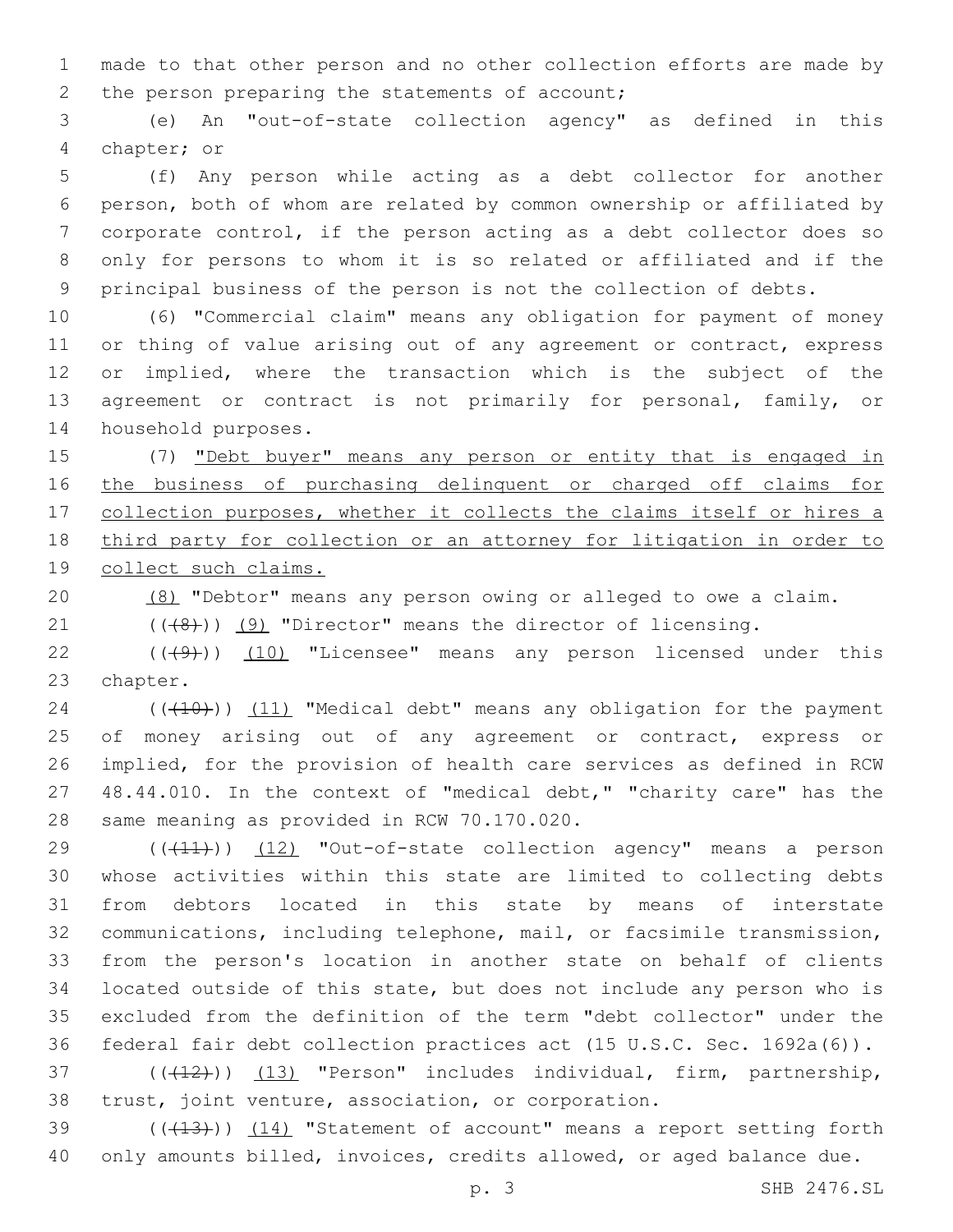**Sec. 2.** RCW 19.16.260 and 2013 c 148 s 3 are each amended to 2 read as follows:

 (1)(a) No collection agency or out-of-state collection agency may bring or maintain an action in any court of this state involving the collection of its own claim or a claim of any third party without alleging and proving that he, she, or it is duly licensed under this chapter and has satisfied the bonding requirements hereof, if applicable: PROVIDED, That in any case where judgment is to be entered by default, it shall not be necessary for the collection agency or out-of-state collection agency to prove such matters.

 (b) A copy of the current collection agency license or out-of- state collection agency license, certified by the director to be a true and correct copy of the original, shall be prima facie evidence of the licensing and bonding of such collection agency or out-of-state collection agency as required by this chapter.

(2) No debt buyer may:

 (a) Bring any legal action against a debtor without attaching to the complaint a copy of the contract or other writing evidencing the 19 original debt that contains the signature of the debtor, or:

 (i) If a claim is based on a credit card debt for which a signed 21 writing evidencing the original debt does not exist, a copy of the 22 most recent monthly statement recording a purchase transaction, 23 payment, or other extension of credit and, if the claim is based on a 24 breach of contract, a copy of the terms and conditions in place at 25 the time of the most recent monthly statement recording a purchase 26 transaction, payment, or extension of credit must also be attached; or

 (ii) If a claim is based on an electronic transaction for which a signed writing evidencing the original debt never existed, a copy of 30 the records created during the transaction evidencing the debtor's 31 agreement to the debt and recording the date and terms of the transaction and information provided by the debtor during the transaction.

 (b) Request a default judgment against a debtor in any legal action without providing to the court evidence that satisfies the requirements of rule 803(a)(6) of the rules of evidence and RCW 5.45.020 or is otherwise authorized by law or rule that establishes the amount and nature of the debt, including the documents required by (a) of this subsection, and:

(i) The original account number at charge-off;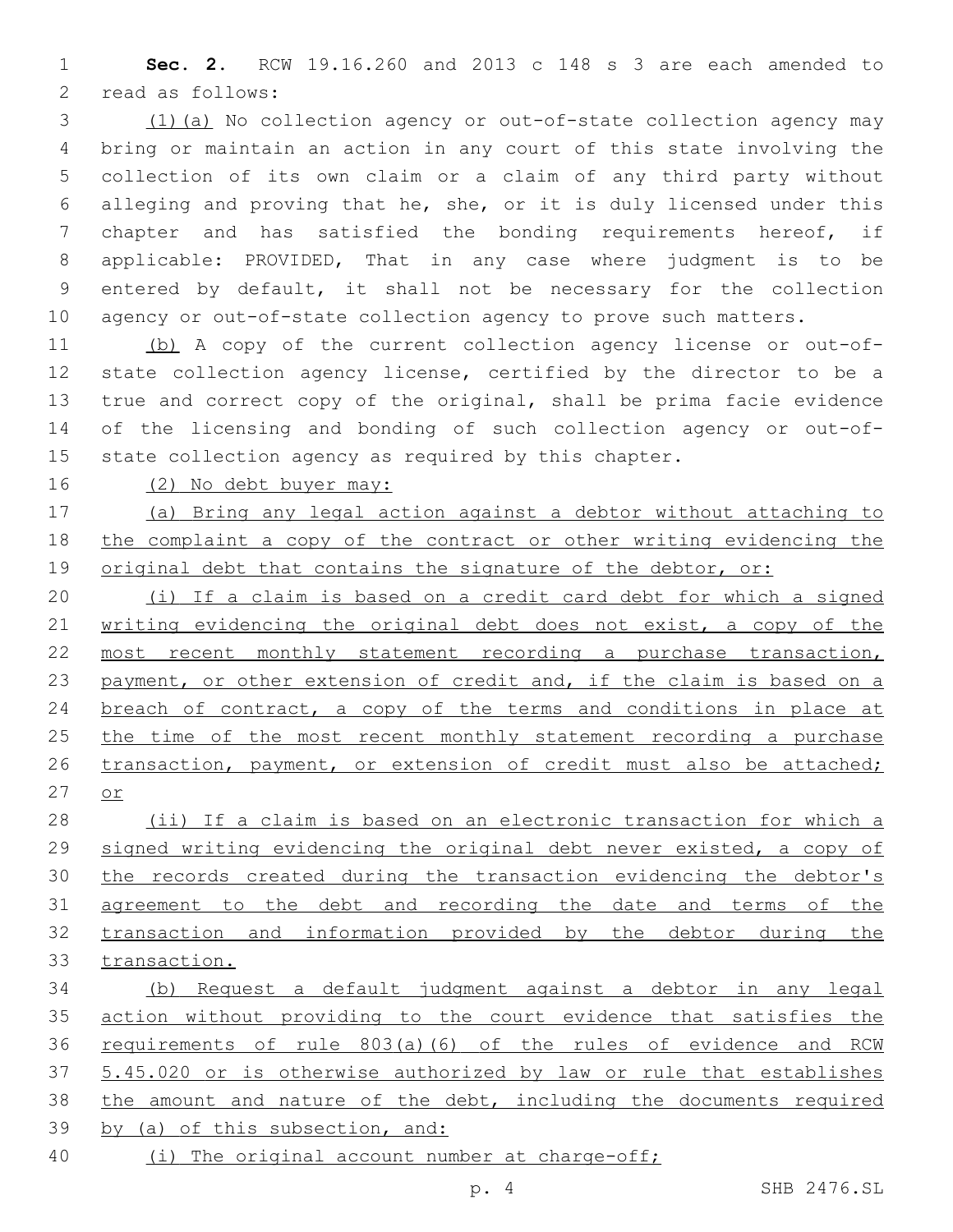| 1              | (ii) The original creditor at charge-off;                            |
|----------------|----------------------------------------------------------------------|
| 2              | (iii) The amount due at charge-off or, if the balance has not        |
| 3              | been charged off, an itemization of the amount claimed to be owed,   |
| 4              | including the principal, interest, fees, and other charges or        |
| 5              | reductions from payment made or other credits;                       |
| 6              | (iv) An itemization of post charge-off additions, if any;            |
| 7              | (v) The date of the last payment, if applicable, or the date of      |
| 8              | the last transaction;                                                |
| $\overline{9}$ | (vi) If the account is not a revolving credit account, the date      |
| 10             | the debt was incurred; and                                           |
| 11             | (vii) A copy of the assignment or other writing establishing that    |
| 12             | the debt buyer is the owner of the debt. If the debt was assigned    |
| 13             | more than once, each assignment or other writing evidencing transfer |
| 14             | of ownership must be attached to establish an unbroken chain of      |
| 15             | ownership, beginning with the original creditor to the first debt    |
| 16             | buyer and each subsequent sale.                                      |
| 17             | (c) Bring any legal action against a debtor without providing a      |
| 18             | disclosure in the complaint, in no smaller than ten point type,      |
| 19             | stating each of the following:                                       |
| 20             | (i) That the action is being brought by, or for the benefit of, a    |
| 21             | person or entity that is engaged in the business of purchasing       |
| 22             | delinquent or charged off claims for collection purposes;            |
| 23             | (ii) The date the claim or obligation was purchased;                 |
| 24             | (iii) The identity of the person or entity from whom or which the    |
| 25             | claim or obligation was purchased;                                   |
| 26             | (iv) That the plaintiff may have purchased this claim or             |
| 27             | obligation for less than the value stated in the complaint;          |
| 28             | (v) If the claim or obligation was at any time sold without any      |
| 29             | representation or warranty of accuracy, a statement to that effect;  |
| 30             | and                                                                  |
| 31             | (vi) That the action is being commenced within, and is not barred    |
| 32             | by, an applicable statute of limitations.                            |
|                |                                                                      |
|                |                                                                      |

 **Sec. 3.** RCW 19.16.440 and 1994 c 195 s 11 are each amended to 34 read as follows:

 The operation of a collection agency or out-of-state collection agency without a license as prohibited by RCW 19.16.110 and the commission by a licensee or an employee of a licensee of an act or practice prohibited by RCW 19.16.250 or 19.16.260 are declared to be unfair acts or practices or unfair methods of competition in the